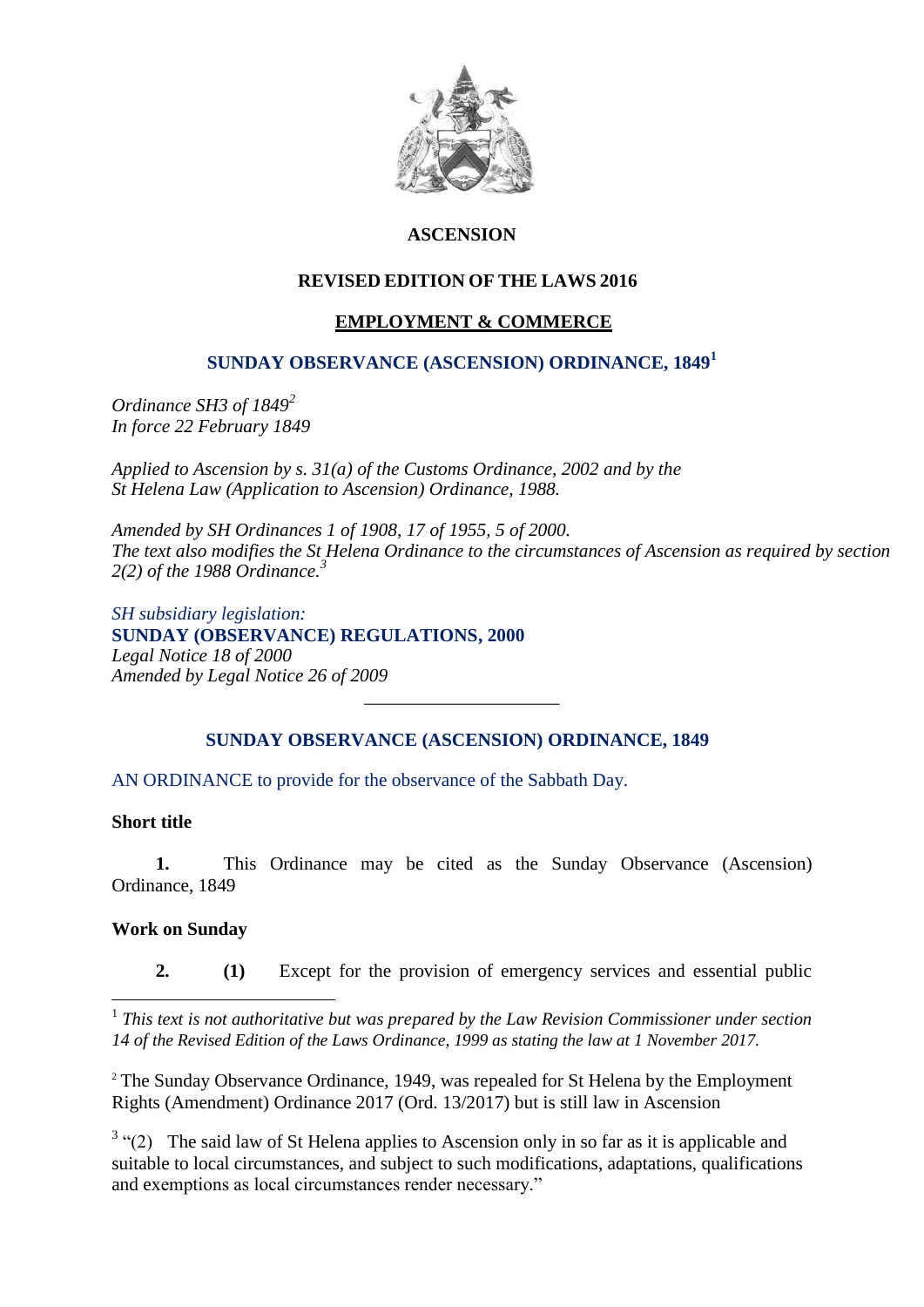services, no person may be compelled to perform any work on a Sunday or any part of a Sunday.

**(2)** An employer who employs any person on a Sunday must pay the person, in respect of any work performed on that Sunday, wages at double the rate paid in normal working hours.

**(3)** The Governor may by order set out various categories of persons to whom the provisions of subsection (2) do not apply.

**(4)** For the purposes of this section, but without limiting its meaning—

"**emergency services**" means police, fire and ambulance services and any other such service that may be required in an emergency to deal with the preservation of life and property;

"**essential public services**" means services that are essential to ensure the health, safety and welfare of the public.

### **Shop opening restricted**

**3. (1)** Subject to subsection (2), all shops, stores and places of business are restricted to prescribed opening hours on a Sunday.

**(2)** The Governor may by regulations prescribe the hours during which shops, stores and places of business may open on a Sunday.

**(3)** A person who contravenes any regulations made under subsection (2) commits an offence.

Penalty: A fine of £200.

**4.** *Repealed*

**5.** *Repealed*

### **SUNDAY (OBSERVANCE) ORDINANCE, 1849**

\_\_\_\_\_\_\_\_\_\_\_

#### **SUNDAY (OBSERVANCE) REGULATIONS, 2000** (Section 3)

#### **Citation**

**1.** These Regulations may be cited as the Sunday (Observance) Regulations, 2000

### **Specified opening hours**

**2. (1)** The hours during which shops, stores and places of business may open on a Sunday are between the hours of 10.00 a.m. and 6.00 p.m.

**(2)** The Island Council may, on any special occasion and on receiving written